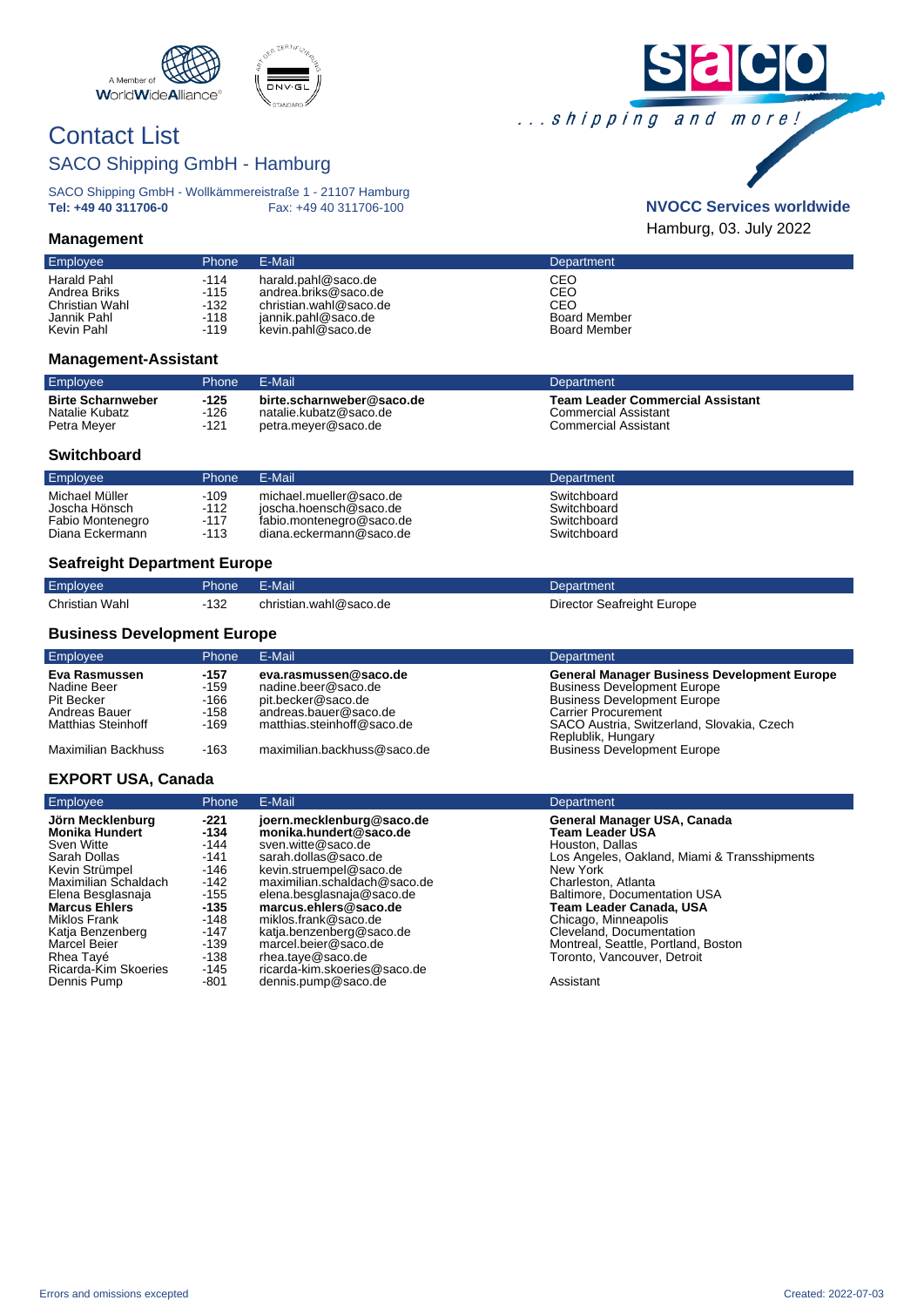



SACO Shipping GmbH - Wollkämmereistraße 1 - 21107 Hamburg<br>Tel: +49 40 311706-0<br>Fax: +49 40 311706-100 **Tel: +49 40 311706-0** Fax: +49 40 311706-100

#### **EXPORT Latin America**



## **NVOCC Services worldwide**

Hamburg, 03. July 2022

| Employee                                      | Phone          | E-Mail                                          | Department                                                                                                                        |
|-----------------------------------------------|----------------|-------------------------------------------------|-----------------------------------------------------------------------------------------------------------------------------------|
| <b>Mike Kleutsch</b><br><b>Carsten Geiser</b> | -261<br>$-151$ | mike.kleutsch@saco.de<br>carsten.geiser@saco.de | <b>General Manager Latin America</b><br>Team Leader Central America, Caribbean                                                    |
| Vanessa Marquardt                             | $-165$         | vanessa.marquardt@saco.de                       | Costa Rica, Nicaragua, Puerto Rico &<br>Transshipments, Honduras, Panama &<br>Transshipments, Venezuela                           |
| <b>Birte Meins</b>                            | $-152$         | birte.meins@saco.de                             | Mexico (Altamira), Guatemala, El Salvador, Cuba,<br>Barbados & Transshipments                                                     |
| <b>Martin Rector</b>                          | $-153$         | martin.rector@saco.de                           | Documentation Latin America                                                                                                       |
| Eileen Veit                                   | $-137$         | eileen.veit@saco.de                             | Mexico (Veracruz), Dominican Republic, Haiti                                                                                      |
| Yvonne Gromatka                               | $-270$         | yvonne.gromatka@saco.de                         | Documentation                                                                                                                     |
| Carola Laussmann                              | $-156$         | carola.laussmann@saco.de                        | Documentation                                                                                                                     |
| Alexander Göttsche                            | $-154$         | alexander.goettsche@saco.de                     | Jamaica, Dominican Republic, Trinidad & Tobago, St.<br>Lucia, Castries                                                            |
| Sandro Schraub                                | $-164$         | sandro.schraub@saco.de                          |                                                                                                                                   |
| <b>Lars Reil</b>                              | $-262$         | lars.reil@saco.de                               | <b>Team Leader Export South America</b>                                                                                           |
| <b>Folkert Schenk</b>                         | $-263$         | folkert.schenk@saco.de                          | Santos, Sao Paulo, Itaguai (Sepetiba), Valparaiso,<br>San Antonio, Antofagasta, Talcahuano, Punta Arenas,<br>Iquique, San Vicente |
| David Meins                                   | $-253$         | david.meins@saco.de                             | Paranagua, Manaus, Salvador de Bahia, Rio Grande,<br>Callao                                                                       |
| Arne Schulte                                  | $-265$         | arne.schulte@saco.de                            | Argentina, Uruguay, Paraguay, Santa Cruz / Bolivia                                                                                |
| Lena Junge                                    | $-280$         | lena.junge@saco.de                              | Guayaquil, Quito, Arica, Cochabamba, La Paz, Santa<br>Cruz                                                                        |
| Jelena Stojanovic                             | $-259$         | jelena.stojanovic@saco.de                       | Columbia, Cartagena, Buenaventura, Barranquilla                                                                                   |
| Dennis Utecht                                 | $-267$         | dennis.utecht@saco.de                           | Brazil, Rio de Janeiro, Pecem, Suape, Itajai,<br>Navegantes                                                                       |
| Bärbel Weber                                  | $-269$         | baerbel.weber@saco.de                           | Documentation                                                                                                                     |
| Evelyn Christen                               | $-271$         | evelyn.christen@saco.de                         | Documentation                                                                                                                     |
| Arlinda Mustafi                               | $-802$         | arlinda.mustafi@saco.de                         | Assistent                                                                                                                         |

#### **Export Europe**

| <b>Employee</b>   | <b>Phone</b> | E-Mail                    | Department                                                                  |
|-------------------|--------------|---------------------------|-----------------------------------------------------------------------------|
| Hans-Jörg Brunsen | -403         | hans.brunsen@saco.de      | General Manager Short Sea / Transshipment/<br>Import worldwide / Sub. India |
| Dirk Wolter       | -410         | dirk.wolter@saco.de       | Bulgaria, Finland, Norway, United Kingdom                                   |
| Norbert Pürschel  | -409         | norbert.puerschel@saco.de | BeNeLux, Portugal, Baltic Sea, Russia, Switzerland<br>(Zuerich)             |
| Lars Nickel       | -456         | lars.nickel@saco.de       | Balkan, Romania, Slovenia, Switzerland (Basel)                              |
| Michael Schäfer   | -413         | michael.schaefer@saco.de  | Czech Republik, Denmark, Sweden                                             |
| Sandra Schieck    | -451         | sandra.schieck@saco.de    | Hungary, Poland, Slovakia                                                   |
| Alexander Fuhr    | $-447$       | alexander.fuhr@saco.de    | Austria, France, Greece, Italy, Spain                                       |

## **EXPORT Mediterranean**

| <b>Employee</b>                                  | Phone                      | E-Mail                                                                    | <b>Department</b>                                                                                                                           |
|--------------------------------------------------|----------------------------|---------------------------------------------------------------------------|---------------------------------------------------------------------------------------------------------------------------------------------|
| Norman Vogt                                      | $-202$                     | norman.vogt@saco.de                                                       | General Manager Australia, New Zealand, South                                                                                               |
| Julian Höfer                                     | $-278$                     | julian.hoefer@saco.de                                                     | Sea. Mediterranean. Iceland<br>Team Leader Egypt, Turkey, Israel, Lebanon,<br>Syria, Cyprus, Malta, Iceland, Faroe Islands                  |
| Nadine Seubert<br>Simone Scholle<br>Niklas Löbel | $-210$<br>$-251$<br>$-257$ | nadine.seubert@saco.de<br>simone.scholle@saco.de<br>niklas.loebel@saco.de | Ashdod, Haifa, Istanbul, Mersin, Limassol<br>Alexandria, Alexandria Old Port, Port Said<br>Beirut, Malta / Marsaxlokk, Lattakia, Reykjavik, |
| Lars Holsten                                     | -816                       | lars.holsten@saco.de                                                      | Thorshavn<br>Assistent                                                                                                                      |

#### **EXPORT Middle East, Africa**

| Employee                                                               | Phone                              | E-Mail                                                                                           | Department                                                                                                                                                                               |
|------------------------------------------------------------------------|------------------------------------|--------------------------------------------------------------------------------------------------|------------------------------------------------------------------------------------------------------------------------------------------------------------------------------------------|
| Katherina Endrukat<br><b>Philipp Oeding</b><br>Sonja Dörr<br>Lars Kohl | $-224$<br>-133<br>$-161$<br>$-162$ | katherina.endrukat@saco.de<br>philipp.oeding@saco.de<br>sonja.doerr@saco.de<br>lars.kohl@saco.de | General Manager Middle East, Red Sea, Africa<br>Team Leader Middle East, Red Sea, East Africa<br>Jebel Ali / Dubai, Hamad<br>Abu Dhabi, Sohar, Bahrain, Kuwait, Agaba, Riyadh,<br>Dammam |
| Franziska Drexlin<br>Jeremy Degenhardt<br>Kira Martfeld                | $-160$<br>$-817$<br>$-208$         | franziska.drexlin@saco.de<br>jeremy.degenhardt@saco.de<br>kira.martfeld@saco.de                  | Jeddah, Mombasa, Dar-Es-Salaam<br>Assistent<br>Team Leader Africa                                                                                                                        |
| Regina Wippis                                                          | $-222$                             | regina.wippis@saco.de                                                                            | Namibia, Documentation                                                                                                                                                                   |
| Michael Michallik<br>Alexander Tennon<br>David Burakiewicz             | $-227$<br>$-215$<br>$-211$         | michael.michallik@saco.de<br>alexander.tennon@saco.de<br>david.burakiewicz@saco.de               | Libya, Tunisia, Morocco, West Africa<br>Durban, Coega/ Port Elizabeth, Johannesburg<br>West Africa                                                                                       |
| Julian Elfers                                                          | $-212$                             | iulian.elfers@saco.de                                                                            | Cape Town, Algeria, Canary Islands, Cabo Verde,<br>West Africa                                                                                                                           |
| Denise Albers                                                          | $-214$                             | denise.albers@saco.de                                                                            | Documentation                                                                                                                                                                            |
| Annika Schlöffel                                                       | $-226$                             | annika.schloeffel@saco.de                                                                        | Documentation                                                                                                                                                                            |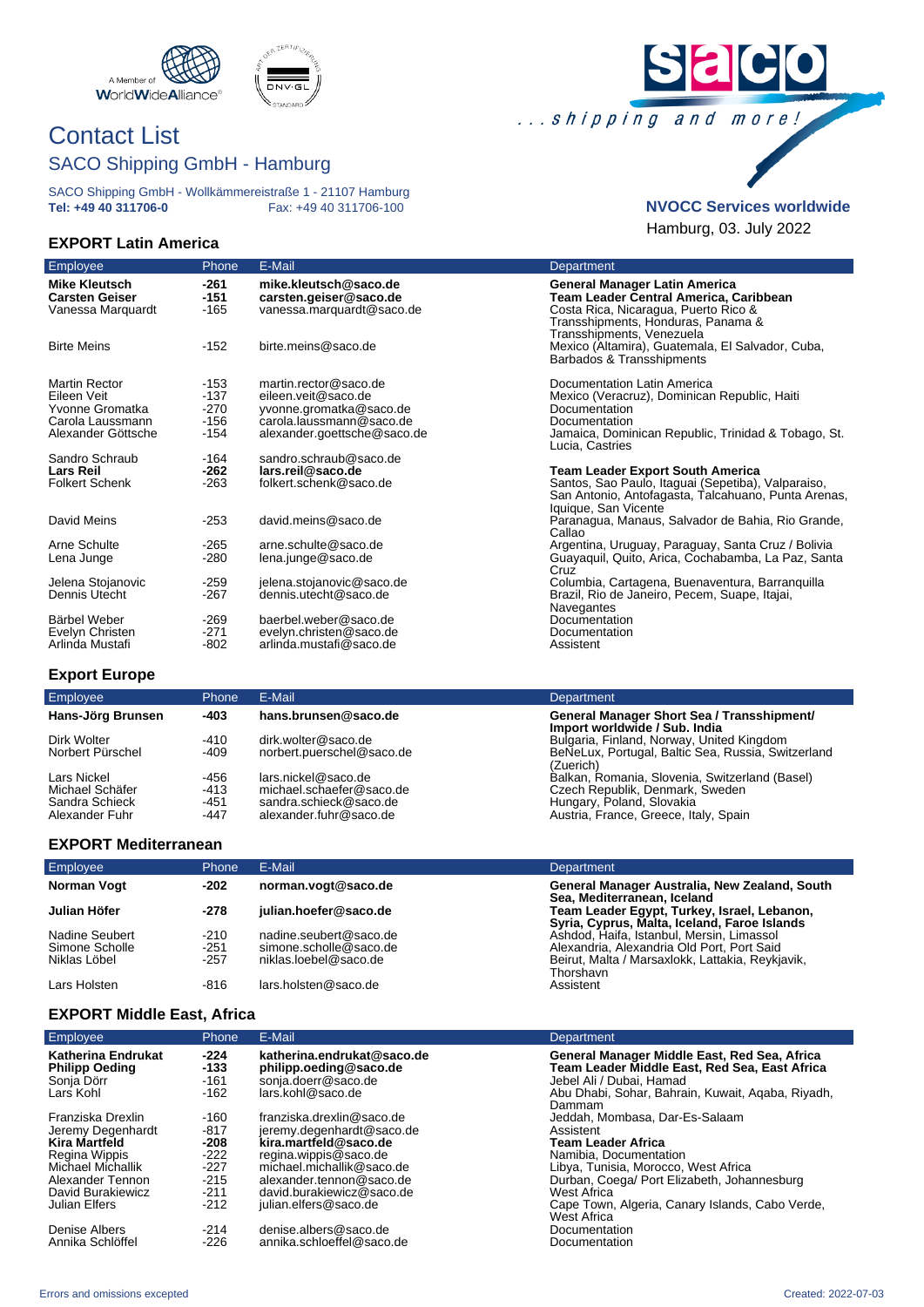



SACO Shipping GmbH - Wollkämmereistraße 1 - 21107 Hamburg **Tel: +49 40 311706-0** Fax: +49 40 311706-100

## **EXPORT South East Asia, Indian Subcontinent**

| EXPORT South East Asia, Indian Subcontinent                |                            |                                                                              |                                                                                                                            |
|------------------------------------------------------------|----------------------------|------------------------------------------------------------------------------|----------------------------------------------------------------------------------------------------------------------------|
| <b>Employee</b>                                            | Phone                      | E-Mail                                                                       | Department                                                                                                                 |
| <b>Tomas Thiele</b>                                        | $-304$                     | tomas.thiele@saco.de                                                         | General Manager South East Asia, Indian<br><b>Subcontinent</b>                                                             |
| Astrid Döppner<br><b>Carmen Lewanski</b><br>Jessica Gevert | $-311$<br>$-348$<br>$-335$ | astrid.doeppner@saco.de<br>carmen.lewanski@saco.de<br>jessica.gevert@saco.de | Team Leader Indian Sub., Hong Kong<br><b>Team Leader South East Asia</b><br>Nhava Sheva, Delhi, Colombo, Calcutta, Cochin, |
| Julie Franziska Koch                                       | $-310$                     | julie.koch@saco.de                                                           | Tuticorin. Male<br>Bangkok, Laem Chabang, Manila, Ho Chi Minh City<br>(Phuoc Long / Cat Lai), Haiphong                     |
| Izabela Aydogan                                            | $-312$                     | izabela.aydogan@saco.de                                                      | HongKong, Huangpu, Shenzhen, Jakarta                                                                                       |
| Carolin Kloth                                              | -327                       | carolin.kloth@saco.de                                                        | Singapore, Yangon, Port Kelang, Pasir Gudang,<br>Penang, Surabaya, Sihanoukville/Kampong Saom                              |
| Christopher Kleinwächter                                   | $-315$                     | christopher.kleinwaechter@saco.de                                            | Chennai, Bangalore, Chattogram, Karachi                                                                                    |
| <b>Yvonne Siehlow</b>                                      | $-309$                     | yvonne.siehlow@saco.de                                                       | Documentation                                                                                                              |
| Marianne Büssinger                                         | $-319$                     | marianne.buessinger@saco.de                                                  | Documentation                                                                                                              |
| <b>Britta Nickel</b>                                       | $-324$                     | britta.nickel@saco.de                                                        | Documentation                                                                                                              |
| Angeliki Redetzki                                          | $-318$                     | angeliki.redetzki@saco.de                                                    | Documentation                                                                                                              |
| Manuela Brandt                                             | $-314$                     | manuela.brandt@saco.de                                                       | Documentation                                                                                                              |

Manuela Brandt -314 manuela.brandt@saco.de Documentation andrea.sauer@saco.de

### **EXPORT Far East**

I

| Employee                   | Phone          | E-Mail                                     | Department                                                                                |
|----------------------------|----------------|--------------------------------------------|-------------------------------------------------------------------------------------------|
| <b>Felix von Wedel</b>     | -306           | felix.vonwedel@saco.de                     | <b>General Manager Far East</b>                                                           |
| <b>Catharina Retzer</b>    | -334           | catharina.retzer@saco.de                   | Team Leader China, Japan, Korea, Taiwan                                                   |
| Vitali Schmunck            | -344           | vitali.schmunck@saco.de                    | Shanghai                                                                                  |
| Florian von Fintel         | $-329$         | florian.vonfintel@saco.de                  | Keelung, Kaohsiung, Taichung, Xiamen, Nanjing                                             |
| Ann-Kathrin Carstens       | $-343$         | ann-kathrin.carstens@saco.de               | Toyko, Yokohama, Kobe, Osaka, Shimizu, China Rai                                          |
| Marc Wagnitz<br>Dana Meyer | -307<br>$-330$ | marc.wagnitz@saco.de<br>dana.meyer@saco.de | LCL<br>Pusan<br>Dalian, Xingang, Qingdao, Ningbo, Nagoya, Hakata,<br>Moji, China Rail LCL |
| Daniela Bergk              | $-349$         | daniela.bergk@saco.de                      | Documentation                                                                             |
| Astrid Pohle               | $-317$         | astrid.pohle@saco.de                       | Documentation                                                                             |
| Nicole Freese              | $-313$         | nicole.freese@saco.de                      | Documentation                                                                             |

#### **EXPORT Australia/New Zealand**

| <b>Employee</b>        | <b>Phone</b> | E-Mail                    | Department                                                                   |
|------------------------|--------------|---------------------------|------------------------------------------------------------------------------|
| Norman Vogt            | $-202$       | norman.vogt@saco.de       | General Manager Australia, New Zealand, South<br>Sea, Mediterranean, Iceland |
| <b>Stefan Bergmann</b> | -254         | stefan.bergmann@saco.de   | Team Leader Operations Australia, NZ, South Sea                              |
| Nina Jost              | -266         | nina.jost@saco.de         | Melbourne, Adelaide, Brisbane,                                               |
| Jannik Teege           | -256         | jannik.teege@saco.de      | Auckland, Wellington, Lyttelton                                              |
| Doris Grabau           | $-255$       | doris.grabau@saco.de      | Documentation New Zealand                                                    |
| Janine Ulbricht        | -264         | ianine.ulbricht@saco.de   | Documentation Australia                                                      |
| Jane Koller            | $-260$       | jane.koller@saco.de       | Documentation                                                                |
| Maximilian Hirsch      | $-268$       | maximilian.hirsch@saco.de | Fremantle, Sydney                                                            |
| Lukas Brakopp          | $-252$       | lukas.brakopp@saco.de     | Fremantle                                                                    |

#### **Domestic Road Transport**

| Employee                                                                                       | <b>Phone</b>                           | E-Mail                                                                                                                           | <b>Department</b>                                                                                                                    |
|------------------------------------------------------------------------------------------------|----------------------------------------|----------------------------------------------------------------------------------------------------------------------------------|--------------------------------------------------------------------------------------------------------------------------------------|
| <b>Dennis Reuter</b>                                                                           | -420                                   | dennis.reuter@saco.de                                                                                                            | Team Leader Manager Procurement/Sales<br><b>Domestic Road Transport</b>                                                              |
| Stephan Reichow<br>Sebastian Pascal Wagner<br>Ferhat Ozbek<br>Marcel Hansen<br>Richard Ziegler | -408<br>$-417$<br>-424<br>-459<br>-419 | stephan.reichow@saco.de<br>sebastian.wagner@saco.de<br>ferhat.oezbek@saco.de<br>marcel.hansen@saco.de<br>richard.ziegler@saco.de | Domestic Road Transports<br>Domestic Road Transports<br>Domestic Road Transports<br>Domestic Road Transports<br>Nationale Transporte |



## **NVOCC Services worldwide**

Hamburg, 03. July 2022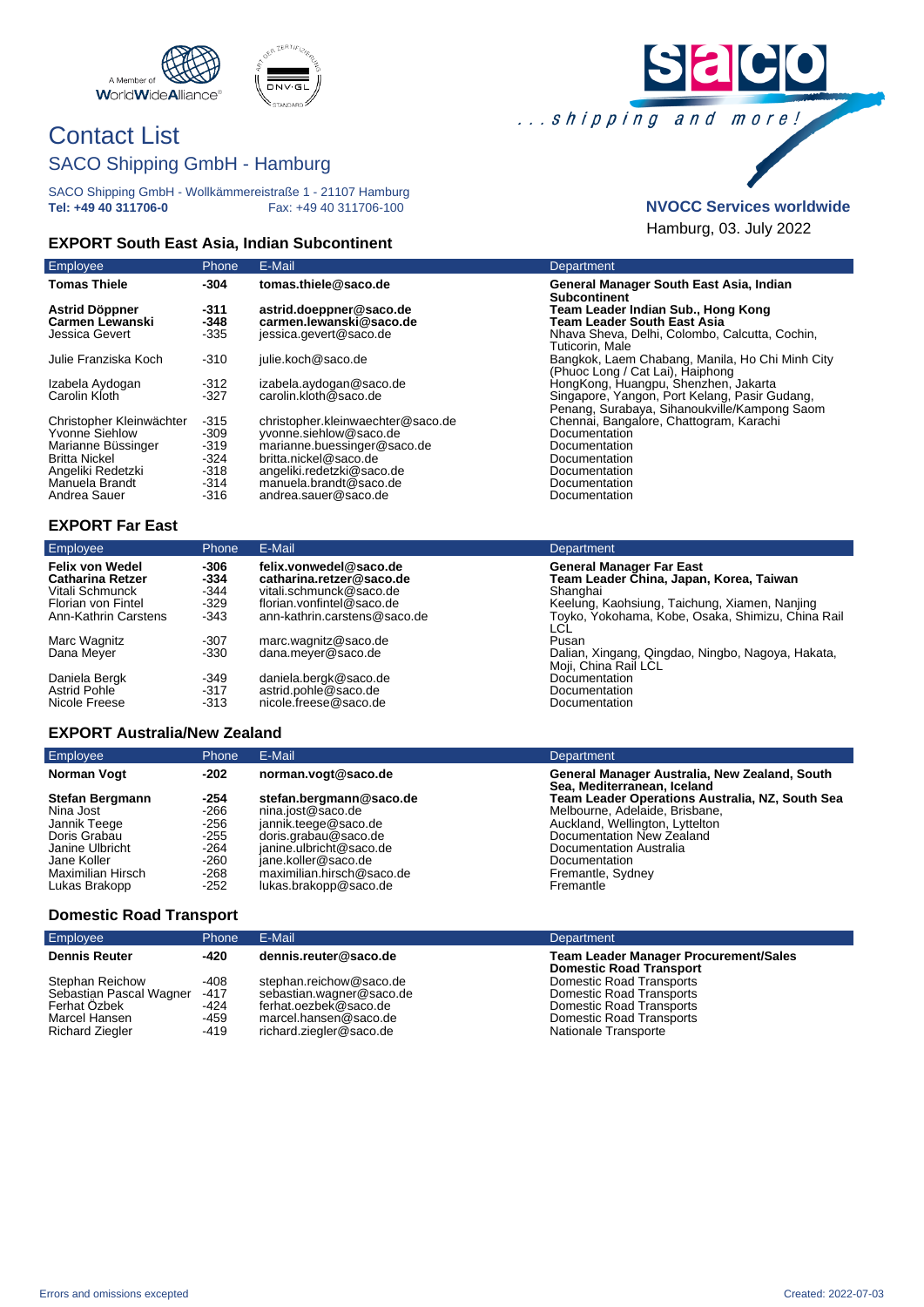



SACO Shipping GmbH - Wollkämmereistraße 1 - 21107 Hamburg<br>
Tel: +49 40 311706-0<br>
Fax: +49 40 311706-100 **Tel: +49 40 311706-0** Fax: +49 40 311706-100

#### **IMPORT Worldwide**



## **NVOCC Services worldwide**

Hamburg, 03. July 2022

| <b>Employee</b>                             | Phone        | E-Mail                                         | Department                                                                                                |
|---------------------------------------------|--------------|------------------------------------------------|-----------------------------------------------------------------------------------------------------------|
| Hans-Jörg Brunsen                           | -403         | hans.brunsen@saco.de                           | General Manager Short Sea / Transshipment/<br>Import worldwide / Sub. India                               |
| <b>Marcel Spengler</b><br>Yannic-André Voss | -405<br>-457 | marcel.spengler@saco.de<br>yannic.voss@saco.de | Team Leader Sub. India<br>Team Leader USA, Canada, Latam, Africa,                                         |
| Ivo Westendorf                              | $-428$       | ivo.westendorf@saco.de                         | Ozeania, Levante<br>Atlanta, Los Angeles, Houston, Honduras, Dom. Rep.,<br>Colombia, Canary Islands       |
| Heike Schliemann                            | $-452$       | heike.schliemann@saco.de                       | Brazil, Mexico, Argentina, Uruguay, Chile, Peru,<br>Ecuador                                               |
| Isabell Stubbenhagen                        | -458         | isabell.stubbenhagen@saco.de                   | South Africa, Turkey, Morocco, Namibia                                                                    |
| Ravi Dawuda                                 | -426         | ravi.dawuda@saco.de                            | Israel, New Zealand                                                                                       |
| Dominik Bretz                               | -460         | dominik.bretz@saco.de                          | Chicago, New York, Panama, Cyprus                                                                         |
| Nico Pfingsten                              | -431         | nico.pfingsten@saco.de                         | ImportAustralia, Canada, Egypt, Costa Rica,<br>Nicaragua, El Salvador, Guatemala, United Arab<br>Emirates |
| Sören Schulz                                | -454         | soeren.schulz@saco.de                          | <b>Import Operations</b>                                                                                  |
| Sinisa Jocic                                | -412         | sinisa.jocic@saco.de                           | Nhava Sheva, Calcutta, Cochin, Colombo                                                                    |
| M. Hekmat Alrooh                            | -444         | hekmat.alrooh@saco.de                          | Tuticorin, Bangalore, Karachi, Chattogram                                                                 |
| Dennis Frankowski                           | $-402$       | dennis.frankowski@saco.de                      | New Delhi, Chennai                                                                                        |
| Michelle Kuwatsch                           | $-427$       | michelle.kuwatsch@saco.de                      | <b>Import Operations</b>                                                                                  |
| Oxana Belts                                 | -485         | oxana.belts@saco.de                            | Documentation                                                                                             |
| Madlen Dilan Senol                          | -815         | madlen.dilan@saco.de                           | Assitant                                                                                                  |
| <b>IMPORT Asia</b>                          |              |                                                |                                                                                                           |

| Employee                                                           | <b>Phone</b>           | E-Mail                                                                        | Department                                                                               |
|--------------------------------------------------------------------|------------------------|-------------------------------------------------------------------------------|------------------------------------------------------------------------------------------|
| <b>Adrian Roehricht</b><br>Vienam Hoang<br><b>Bastian Klöpping</b> | $-404$<br>-423<br>-418 | adrian.roehricht@saco.de<br>vienam.hoang@saco.de<br>bastian.kloepping@saco.de | General Manager Import Asia<br>Team Leader Import Asia<br><b>Team Leader Import Asia</b> |
| Andrea Wurzbach<br>Nathalie Moeller                                | $-455$<br>$-429$       | andrea.wurzbach@saco.de<br>nathalie.moeller@saco.de                           | Qingdao, Ningbo<br>Shanghai, Dalian                                                      |
| Holger Magnusson                                                   | -453                   | holger.magnusson@saco.de                                                      | Hongkong, Guangzhou, Shenzhen                                                            |
| Joy Trybull<br>Stefanie Jackschies                                 | -434<br>-406           | joy.trybull@saco.de<br>stefanie.jackschies@saco.de                            | Haiphong, Singapore<br>Shanghai                                                          |
| Felix Timmann                                                      | -416                   | felix.timmann@saco.de                                                         | Taiwan, Bangkok, Xingang, China Trainservice                                             |
| Maike Giudice                                                      | $-415$                 | maike.giudice@saco.de                                                         | Malaysia, Xiamen, Fuzhou, Ho Chi Minh                                                    |
| Sabine Martins da Costa                                            | $-425$                 | sabine.dacosta@saco.de                                                        | Japan, Korea                                                                             |
| Sylwia Zöllner                                                     | $-461$                 | sylwia.zoellner@saco.de                                                       | Korea & Documentation                                                                    |
| Jasmin Ohm                                                         | -414                   | jasmin.ohm@saco.de                                                            | Indonesia, Philippines & Documentation                                                   |
| <b>Noel Dudzus</b>                                                 | $-812$                 | noel.dudzus@saco.de                                                           | Assistant                                                                                |

## **FCL Container, Special Equipment & Out Of Gauge, Breakbulk, RoRo and Projects**

| Employee                                                                               | <b>Phone</b>                       | E-Mail                                                                                                   | Department                                                                                                                  |
|----------------------------------------------------------------------------------------|------------------------------------|----------------------------------------------------------------------------------------------------------|-----------------------------------------------------------------------------------------------------------------------------|
| <b>Andreas Fries</b><br><b>Andreas Schubbert</b><br>Nino Stolze<br>Stephanie Lauenroth | -238<br>$-201$<br>$-237$<br>$-242$ | andreas.fries@saco.de<br>andreas.schubbert@saco.de<br>nino.stolze@saco.de<br>stephanie.lauenroth@saco.de | <b>General Manager</b><br>Team Leader Export FCL<br>Team Leader Import FCL<br>FCL Export - Operation                        |
| Helge Wenzel                                                                           | $-234$                             | helge.wenzel@saco.de                                                                                     | FCL Export - Sales & Customer Service FCL, Special<br>Equipment & Out Of Gauge, Breakbulk, RoRo and<br>Project Cargo        |
| Ivo Heitmann                                                                           | $-258$                             | ivo.heitmann@saco.de                                                                                     | FCL Export - Sales & Customer Service FCL, Special<br>Equipment & Out Of Gauge, Breakbulk, RoRo and<br><b>Project Cargo</b> |
| Michelle Hillmann                                                                      | $-230$                             | michelle.hillmann@saco.de                                                                                | FCL Export - Operation                                                                                                      |
| Tanja Wöltje                                                                           | $-243$                             | tanja.woeltje@saco.de                                                                                    | <b>FCL Export - Operation</b>                                                                                               |
| Nico Meyer                                                                             | $-232$                             | nico.meyer@saco.de                                                                                       | <b>FCL Export - Operation</b>                                                                                               |
| Jeannette Stüwe                                                                        | $-233$                             | jeannette.stuewe@saco.de                                                                                 | FCL Export - Sales, Customer Service, Administration                                                                        |
| Arne Nürrenberg                                                                        | $-231$                             | arne.nuerrenberg@saco.de                                                                                 | FCL Import - Operation, Inside Sales                                                                                        |
| Marco Dörr                                                                             | $-245$                             | marco.doerr@saco.de                                                                                      | FCL Export - Sales, Customer Service, Administration                                                                        |
| Doreen Buchien                                                                         | $-244$                             | doreen.buchien@saco.de                                                                                   | FCL Import - Operation                                                                                                      |
| Asli Ayyildiz                                                                          | $-246$                             | asli.ayyildiz@saco.de                                                                                    | FCL Import - Operation                                                                                                      |
| <b>Christian Ehrbeck</b>                                                               | $-236$                             | christian.ehrbeck@saco.de                                                                                | FCL Import - Operation, Inside Sales                                                                                        |
| Devid Werner                                                                           | $-235$                             | devid.werner@saco.de                                                                                     | FCL Import - Operation                                                                                                      |
| Marie Harms                                                                            | $-805$                             | marie.harms@saco.de                                                                                      | Assistant                                                                                                                   |